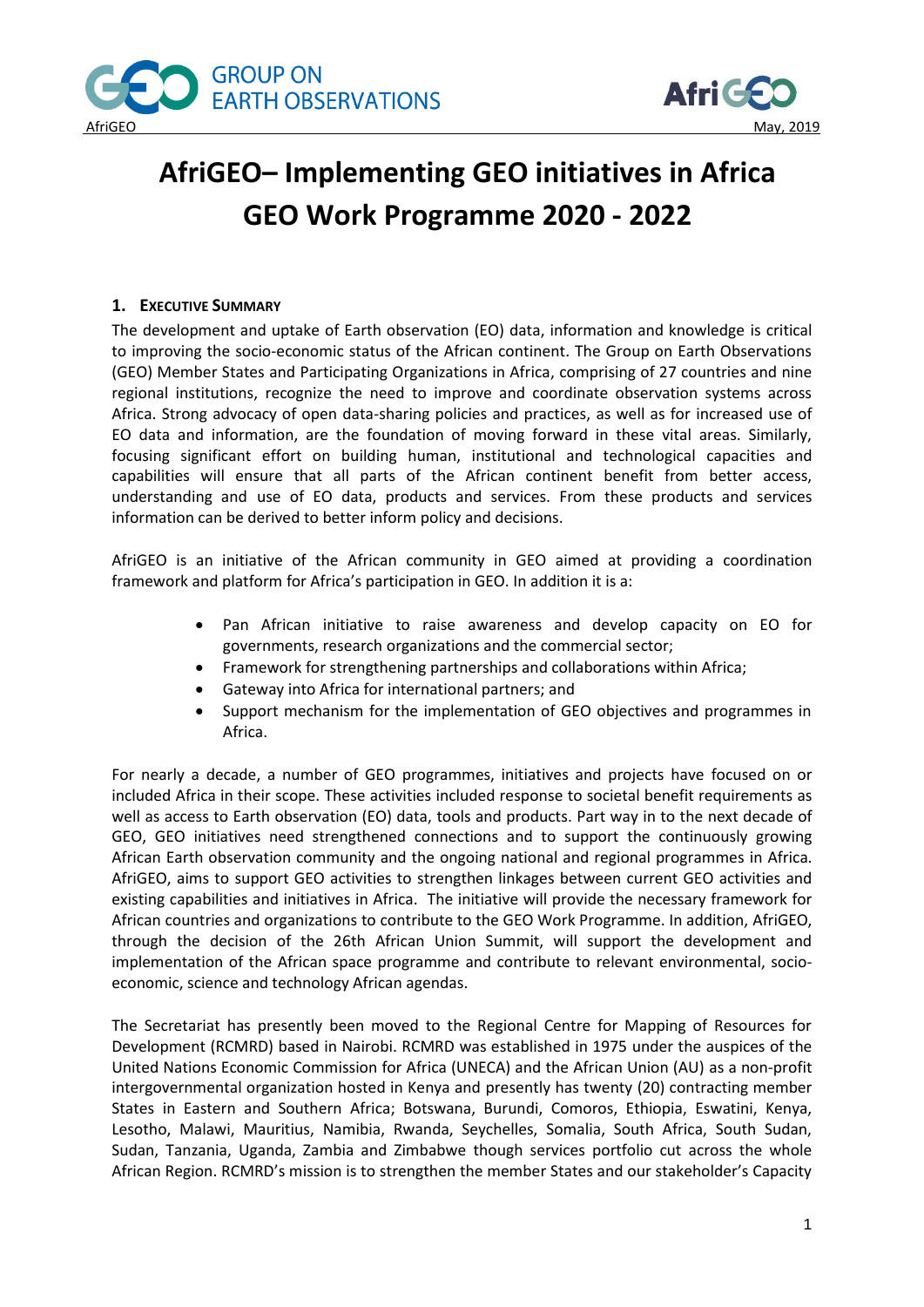



through Generation, Application and Dissemination of Geo-information and Allied Technologies for sustainable development. Re[f www.rcmrd.org](http://www.rcmrd.org/)

The points of contact for AfriGEO in the 2020-2022 timeframe will be Phoebe Oduor[poduor@rcmrd.org](mailto:poduor@rcmrd.org) and Byron Anangwe[-banangwe@rcmrd.org.](mailto:banangwe@rcmrd.org)

## **2. PURPOSE**

# **2.1. Objectives and planned way of attaining them**

The AfriGEO objectives are to:

- Strengthen connection with the current GEO Principals in national government agencies in Africa, participating organizations and enlarge the GEO partnership in the Regional Economic Communities (RECs): ECOWAS (Economic Community of West African States), AMU( Arab Maghreb Union) , COMESA (Common Marker for Eastern and Southern Africa), CENSAD (Community for Sahel Saharan States) , EAC (East African Community), ECCAS (Economic Community for Central African States), IGAD (Intergovernmental Authority on Development), SADC(Southern African Development Community) and with the African Union;
- Increase uptake of EO in Africa through the promotion of long term Human Capital Development programmes;
- Facilitate and drive programmes towards achieving the Global, RECs and Africa wide goals and objectives i.e. AU Agenda 2063, 2030 Agenda for Sustainable Development, the Sendai Framework for Disaster Risk Reduction and the Paris Climate Agreement;
- Support international collaboration by connecting national and regional institutions and programmes with GEO and Regional GEOs;
- Foster creation of synergies to reduce duplication of efforts across Africa;
- Liaise with the GEO secretariat to ensure synergic and streamlined operations;
- Advocate for the uptake of EO in decision making and raise awareness on benefits of Earth observations for the continent;
- Develop a strategy of access and dissemination of Earth observation data and information throughout Africa;
- Ensure communication, outreach, awareness, user engagement, and mobilization of resources.

The objectives will be met through the implementation of the identified six Action Areas:

- a) Continental, Regional and National Coordination;
- b) User Needs and Applications;
- c) Data and Infrastructure;
- d) Human Capital Development;
- e) Resource Mobilization;
- f) Communication and Outreach.

#### **2.2. Expected outcomes**

The expected outcomes are, increased and strengthened:

o Focus on African issues at international and regional events;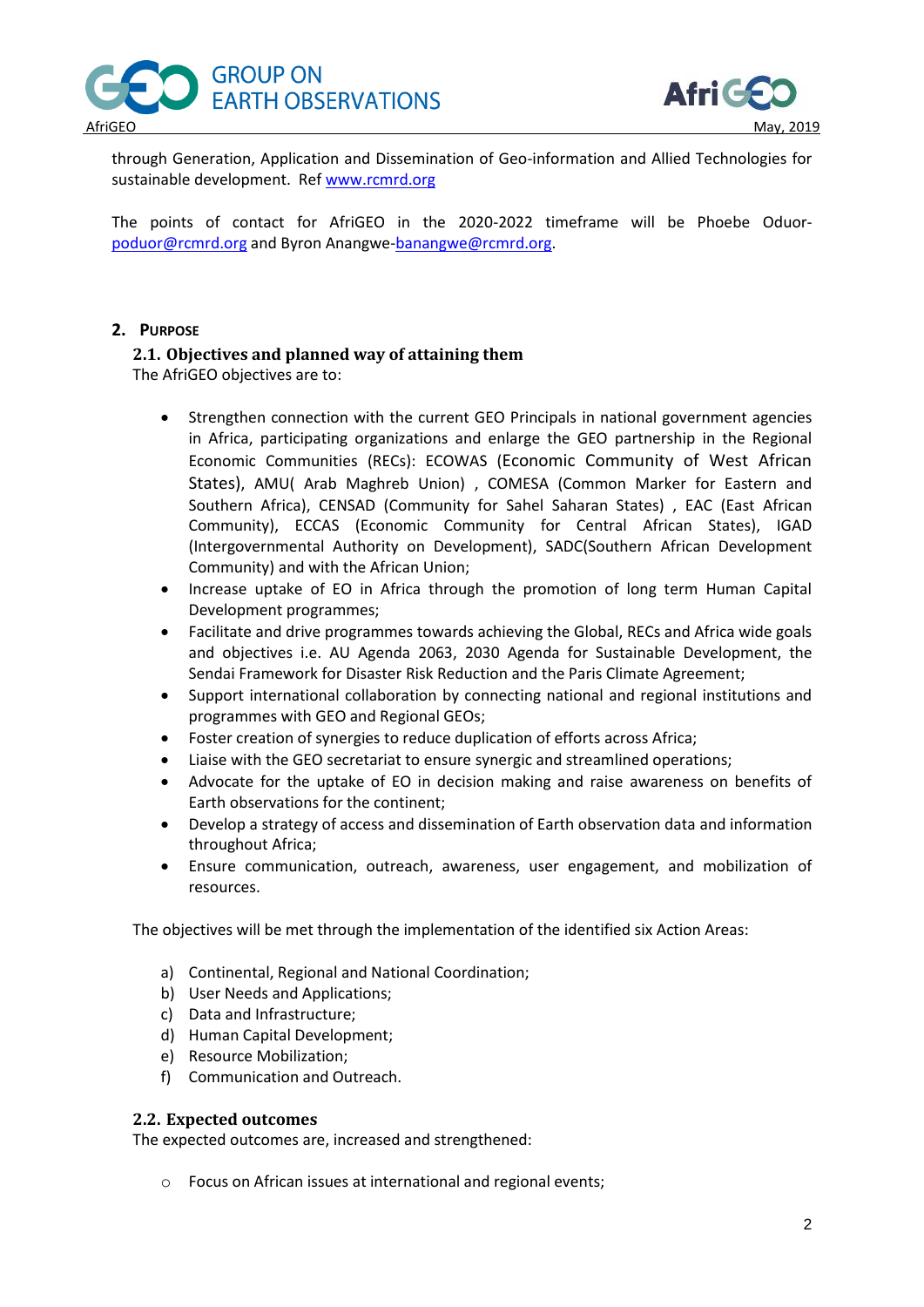



- o Engagement in African policy platforms and other African cooperative efforts, promoting uptake of EO to inform policy decisions towards sustainable national and regional development;
- o Synthesized GEO priorities at national level and the associated coordination mechanisms;
- o Engagement with networks within and outside the Earth observations community;
- o Participation in training courses, skills development and human capital development activities (regional and international);
- o Resource mobilization, including through in-kind contributions from African member states and response to calls for proposals;
- o Increased GEO membership of African countries, regional and national institutions;
- o Attendance at GEO events and official meetings in Africa and elsewhere;
- o Sharing the AfriGEO initiatives and lessons learnt with other GEO regional GEO's;
- o More visible private sector engagement

#### **3. PREVIOUS ACHIEVEMENTS**

#### **3.1. PRIORITIES FOR THE 2017-2019 PERIOD AND THEIR STATUS**

- Establishment of Coordination teams for the priority tasks:
	- o Food Security and Agriculture- through AfriGAM (coordination activity for GEOGLAM activities), action plan and concept developed.
	- o Sustainable Forest Management-main objectives here were bring together stakeholders and institutions that deal with forest management and get them talking and sharing best practices for forest management and monitoring, as well as MRV.
	- o Water Resource Management-through GEOGLOWS
	- o Sustainable Urban Planning and Growth- SANSA leading to identify Urban growth
	- o Land cover for Africa- Inventory for Land Cover activities in Africa Developed this will be continuously updated
	- o Soil moisture Mapping and Agricultural Outreach Support Project- soil moisture maps developed for the period 2010-2015. The project however stalled after funding ended therefore it's no longer possible to access the maps online. An offline location has been provided though
- AfriGEO Symposia
- Engagement with Africa Space Policy Programme
- Increased Participation in GEO activities and events
- Capacity building through the working group on capacity building
- Alignment with GEO flagship Initiatives- GEOGLAM, GEOGLOWS, GlobeLand Cover

#### **3.2. ACHIEVEMENTS**

The key achievements for the 2017 to 2019 time period are as indicated:

- GEO Membership of African countries increasing from 22 to 27 Members and regional institutions increasing from 5 to 9 Participating Organizations;
- Increased African participation in GEO Boards and Working Groups;
- Participation in AfriGEO coordination mechanisms such as Working Groups started with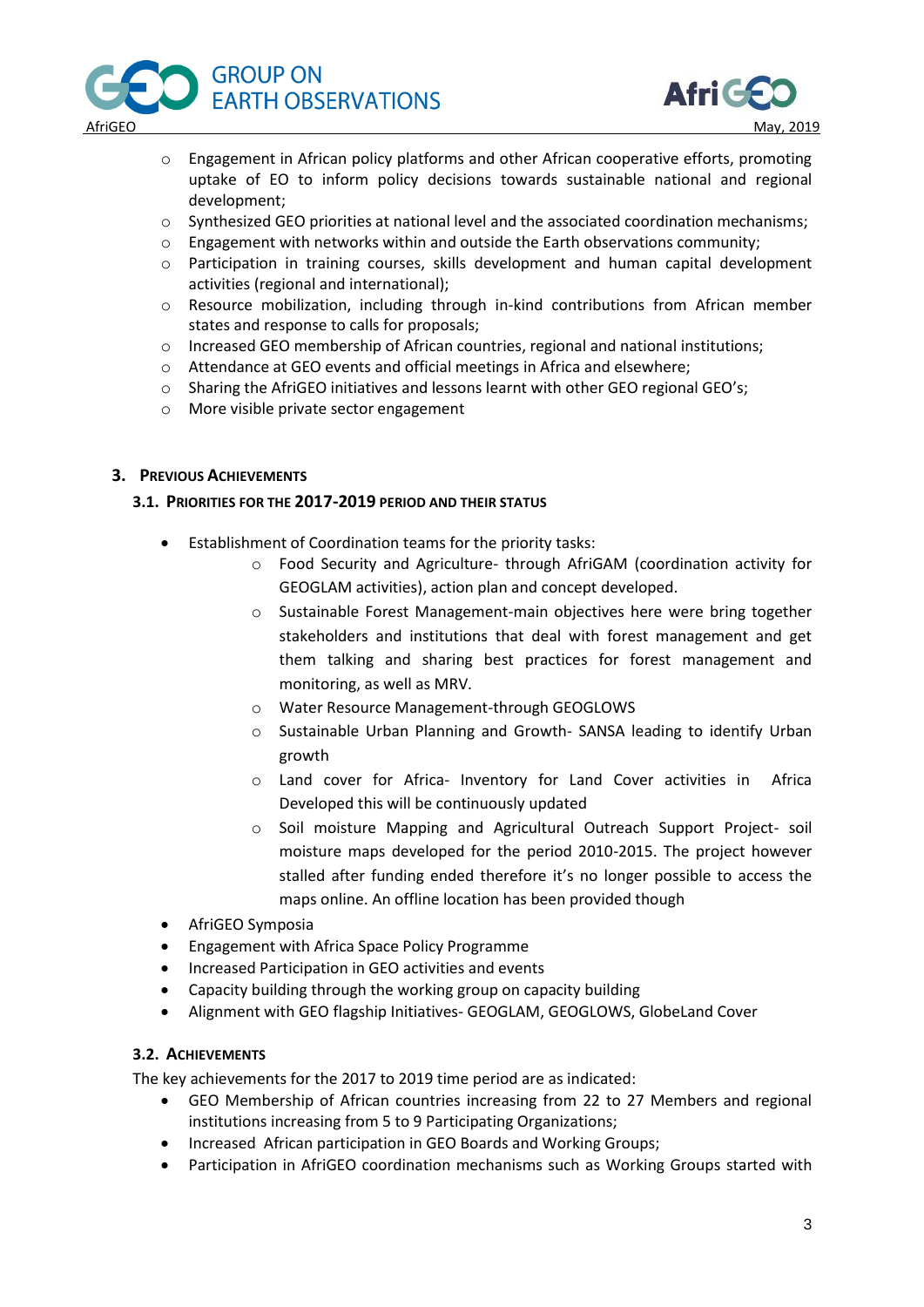



13 Members (now has over 30 active members);

- African attendance at GEO events and official meetings (improved attendance at GEO Plenaries);
- Three AfriGEOSS symposiums held: 2017 in Sunyani- Ghana and 2018 in Libreville-Gabon; and the upcoming 2019 Symposium to be held in Nairobi at RCMRD.
- Participation in training courses (regional and international) through GEO's Working Group on Capacity building;
- Coordination teams for all application areas developed;
- Response and participation in Calls for Proposals (AfriGEO Secretariat plays a matchmaking role and connects the African community to international and regional consortia);
- Increased awareness and capacities built; and

## **3.3. LESSONS LEARNT**

The lessons learnt include:

- Need for continuous engagement with users and stakeholders
- Transition of secretariat should be seamless to avoid gaps in engagements
- More coordination with regional programs required
- Continuous capacity building

# **4. DESCRIPTION OF ACTIVITIES AND THEIR RELATIONSHIP TO GEO ENGAGEMENT PRIORITIES AND OTHER WORK PROGRAMME ACTIVITIES**

The AfriGEO's Action Areas ensures a basic level of coordination, identification of user needs and development of an action plan; allows for a progressive increase in the number of activities and allows for their scope to grow to that of stand-alone GEO Community Activity, GEO Initiative and/or GEO Flagship at the same time responding to the GEO priorities on the Sustainable development Goals of 2030, the Paris Climate Agreement and the Sendai Framework for Disasters Reduction.

#### **4.1. Tasks description based on AfriGEO Action areas**

#### **4.1.1. Continental, Regional and National Coordination**

#### **2020-2022 Activities:**

- 1. Establish connection with the current GEO Principals and enlarge the GEO partnership in the Regional Economic Communities (ECOWAS, UMA, COMESA, CENSAD, EAC, ECCAS, IGAD, SADC) and AU;
- 2. Maintain contacts with GEO Secretariat, GEO Africa Caucus, other regional GEO coordinators;
- 3. Establish national coordination (GEOs) mechanism, including appointment of national coordination focal points;
- 4. Member states to align their programmes and activates to support implementation of the AfriGEO Objectives. (The Steering Committee Member countries can champion this i.e. Egypt, Gabon, Madagascar, Senegal, South Africa and Uganda)

#### **Outputs:**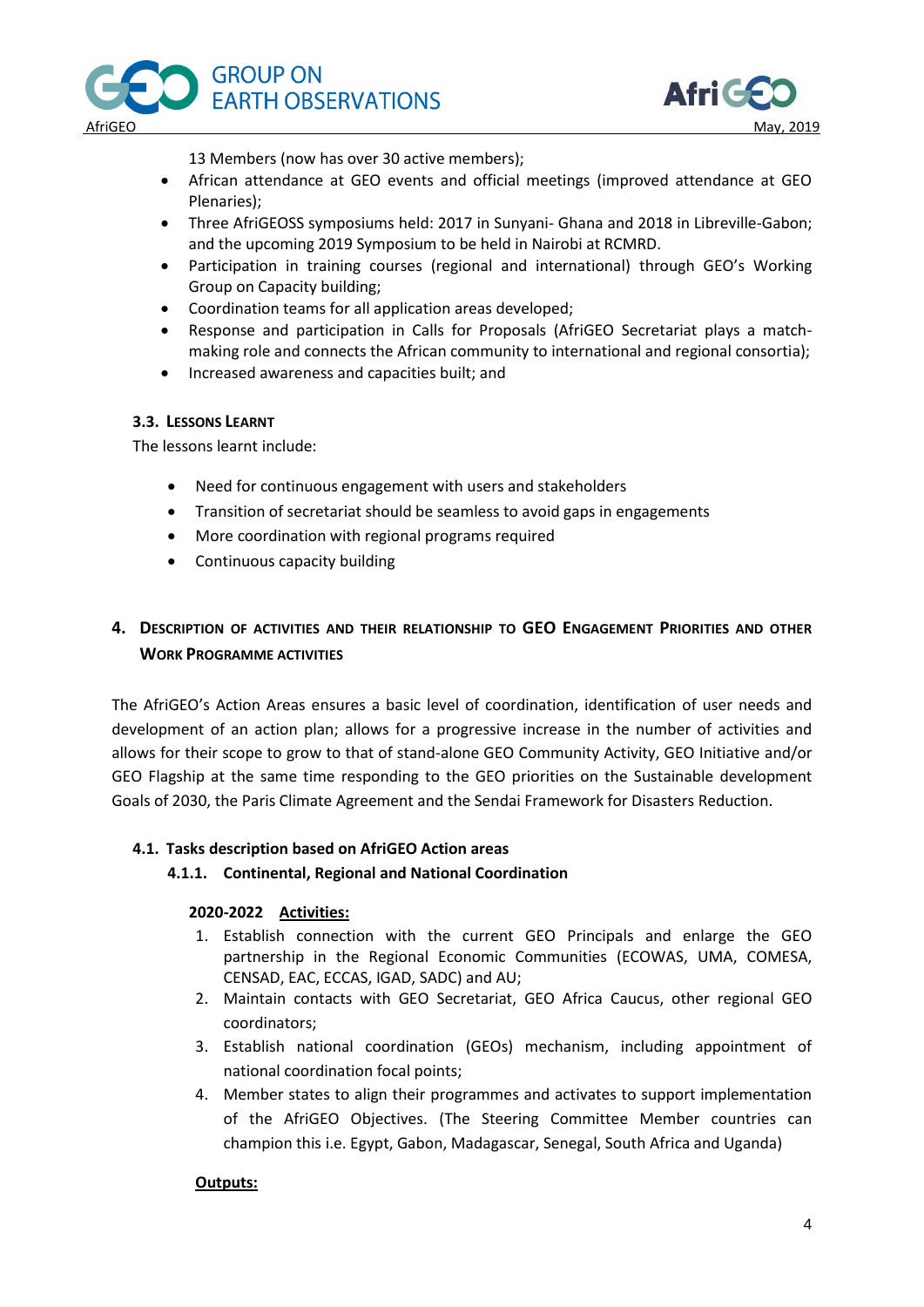



- strengthened national and regional coordination
- increased GEO Membership for African countries
- participation in GEO meetings
- synchronized communication with GEO
- development of projects in support of policy decisions;

#### **4.1.2. User Needs and Applications**

Meeting user needs and coordinating the development and demonstration of related applications, is the ultimate objective of GEO and, by definition, AfriGEO. We shall great rely on existing surveys conducted such as the one done by EO4SDG to identify the specific needs at country level in this implementation period. However, needs assessment is a continuous process and we shall continuously be update the priorities as we engage with the community.

The AfriGEO shall focus on the below application areas:

a) **Food Security and Agriculture**; in response to SDG2

The activities under this application area will coordinate GEOGLAM activities through AfriGAM to ensure countries have access to food security information allowing for evidence-based decision making by African governments. Upscaling of National crop monitors to cover more countries; Capacity building to strengthen national governments and Communication of GEOGLAM Regional and National Bulletins to key stakeholders.

*Contributors*: ARC South Africa, National POCS (Lead Institutions) for the countries covered. Other partners expected to join in in due course.

b) **Sustainable Forest Management**; in response to SDG15 and the Paris Climate agreement that encourages creation and conservation of carbon sinks through REDD.

The activities under this thematic task will be performed under the AfriGEO Sustainable Forest Management (AfriGEO SFM) Initiative. The main activity under this put will be to identify and connect all Sub Regional forest organizations in a network so that they are able to share best practices and challenges. Further, we shall make connections to GFOI and capacity building opportunities through SilvaCarbon. We also plan to create linkages to existing databases of Forest information through initiatives such as OFAC, OFESA etc.

*Contributors:* Observatoire des Forêts d'Afrique Centrale (OFAC), AGEOS, SilvaCarbon, GFOI, GEO WG-CD.

c) **Water Resource Management**; in response to SDG6 and the Sendai Framework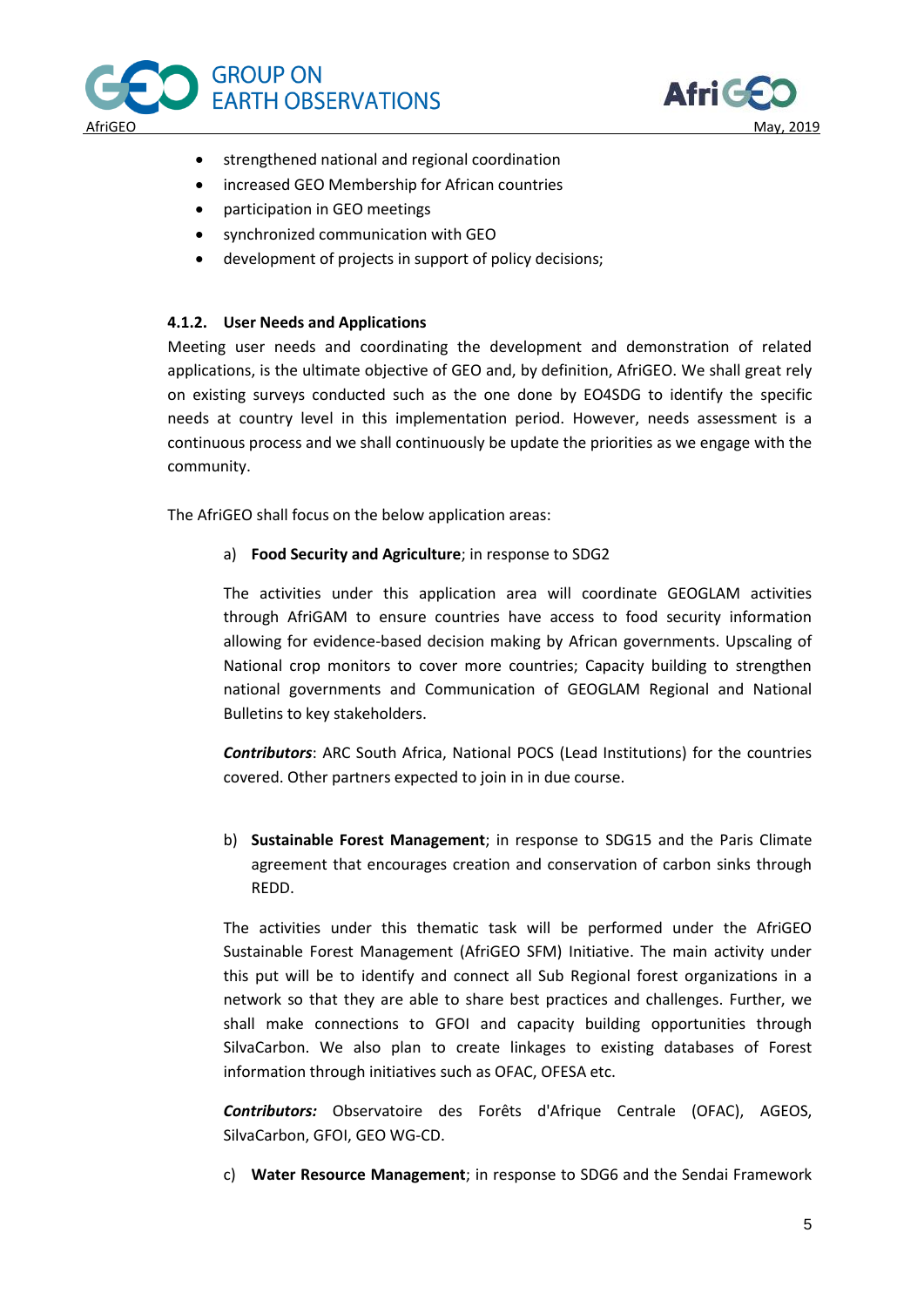



#### for Disasters

The activities under this thematic task will be performed under the AfriGEO Water Resource Management (AfriWRM) initiative aiming at ensuring connections with GEO water activities such as GEOGLOWS and GLOFAS, Digital Earth Africa water service and GEODARMA. Specific activities will include but not limited to: Dissemination information on water to countries; Utilization initiatives in Africa to facilitate human capital development; Develop a network of Africans organization for cooperation and sharing of knowledge for enhancing the Global Water Sustainability (Sustainable Development Goals Water, SDGs), Minimizing the Risk at regional/basin scale and the understanding Essential Water Cycle Variables;

*Contributors:* The Co-leads are Chouaib Doukkali University (UCD), Morocco and University of Energy and Natural Resources (UENR), Makerere University, RCMRD, Coordinating Teams

#### d) **Sustainable Urban Planning and Growth**; in response to SDG11

The main activity for this thematic area is to assess the spatial extension of some of the major African cities and map the key patterns of urbanization through mapping of urban development using EO and sharing of methods and tools for building and geo-visualizing geographic urban infrastructure, extracting key urban features; and detecting patterns and trends. Specific activity will be to work through the coordination teams to engage with the appropriate urban development and planning authorities to fully understand user requirements and best mechanisms to develop fit-for-purpose products and services

*Contributors:* SANSA, UN Habitat, Ghana (GSSTI), ARCSSTE-E and South Africa (The Housing Development Agency).

#### e) **Land cover for Africa**; in response to SDG15

The purpose of the application area is to contribute to the development of a land cover programme which includes monitoring land cover change and land degradation for Africa at medium and high resolution. Specific activities will include: Standardization of land cover mapping processes and validation of final products; raising awareness of existing data and tools for land cover and land degradation; encourage utility of LC and LD data as catalytic tools for policy decisions, capacity development and community of practice; and engagement with GEO LDN,

*Contributors:* The Executive Board is chaired by RCMRD with regional members as follows: Morocco (Chouaïb Doukkali U**niversity),** Aghrymet, Democratic Republic of the Congo (**OSFAC**), South Africa (DRDLR), Madagascar (University of Antananarivo). The TAG is co-chaired by Senegal (CSE) and United States (NASA SERVIR) with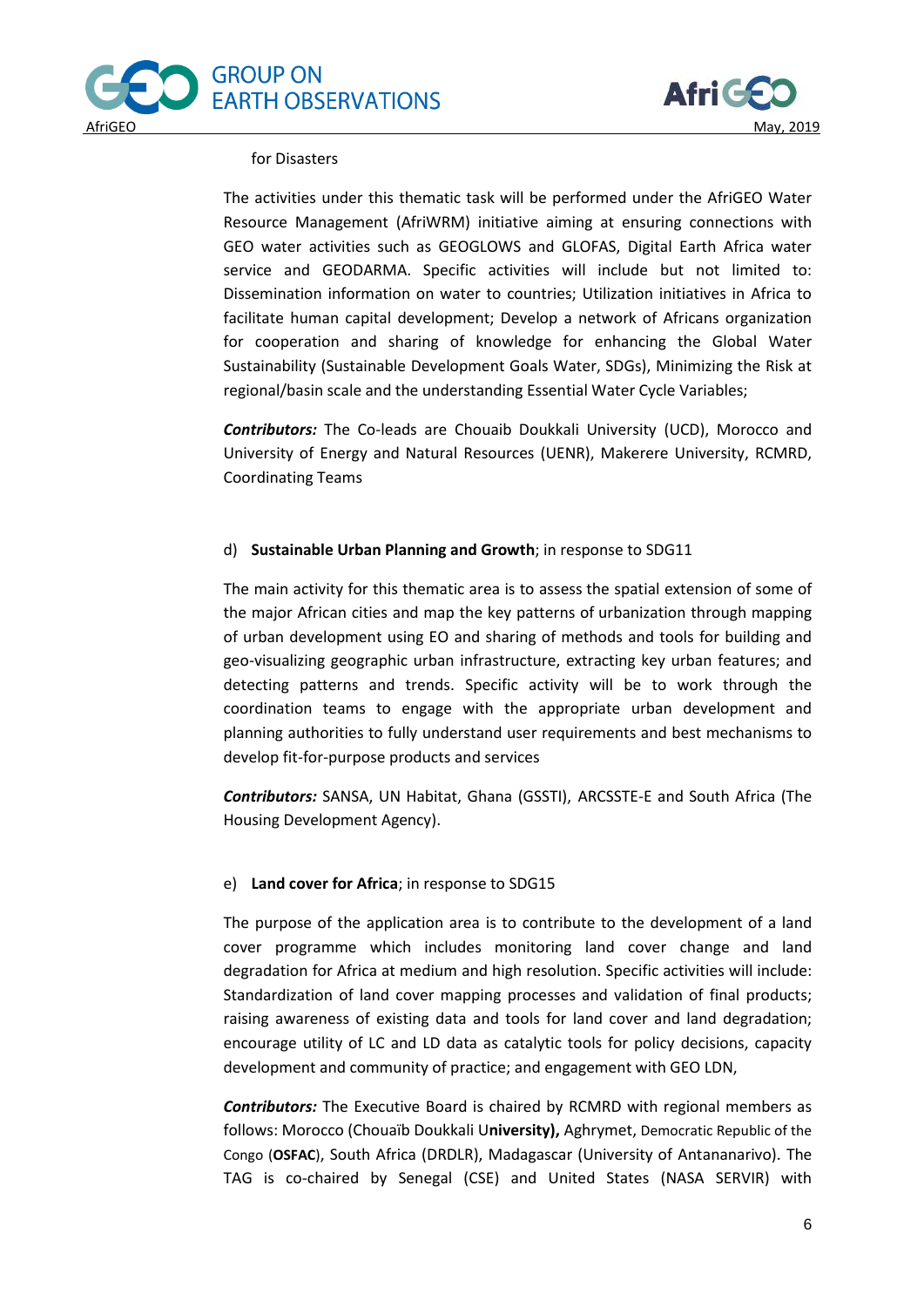



contributions from, ARCSSTEE, China (Tsinghua University), Egypt (NARSS), European Commission (JRC), GOFC-GOLD, Botswana (Department of Surveys and Mapping) Kenya (ICIPE), OSS, RCMRD, South Africa (CSIR ), UNECA, UNCCD, UNEP, United States (NASA) and ESA.

f) **Climate services and adaptation**; in response to SDG13 and the Paris Climate agreement

The main aim of this application area will be to provide climate information to government for decision making purposes. We shall leverage on national efforts made towards dissemination of climate information, Early Warning eXplorer (EWX) that is producing downscaled climate information on rainfall, and partner programs implementing activities that benefit the region such as SEACRIFOG program. SeacriFOG is a Horizon 2020 Coordination and Support Action, supporting EU-African Cooperation on Research Infrastructures for food security and Greenhouse gas observations.

*Contributors:* National Governments, ICPAC, RCMRD, SEACRIFOG

## **4.1.3. Data and Infrastructure**

This activity area complements the ability of the GEOSS Platform and GEO Knowledge HUB to provide end users with access to data, information, products and services. The progressive implementation of the GEOSS Data Sharing principles is creating the proper conditions for the definition and subsequent successful implementation of a number of coordinated initiatives that have the objective of building an historical archive of satellite data over Africa (such as DEA and ARDC) and of ensuring sustained access to ongoing missions' data using regional and national data cubes.

The provision of education and training programmes focusing on the development of open source software and open systems, and the development of acquisition and dissemination mechanisms, need to take into consideration the challenges of limited bandwidth in many developing countries. To accurately identify the scope of data and infrastructure capabilities and needs, this component needs to include engagement with other non-Earth observation entities, such as, the National and Regional Research Networks (NRENs) and the Infrastructure Consortium for Africa (ICA), to ensure that issues of connectivity across the continent are addressed in support of Earth observations data dissemination, access and use.

GEOSS is not only concerned with satellite observations but also in-situ observations. There is a need to bring attention to this element with regard to data acquisition activities in Africa. Further, though the GEO data sharing principles have had major successes in opening access to satellite observations, the same cannot be said for in-situ observation data and information for Africa.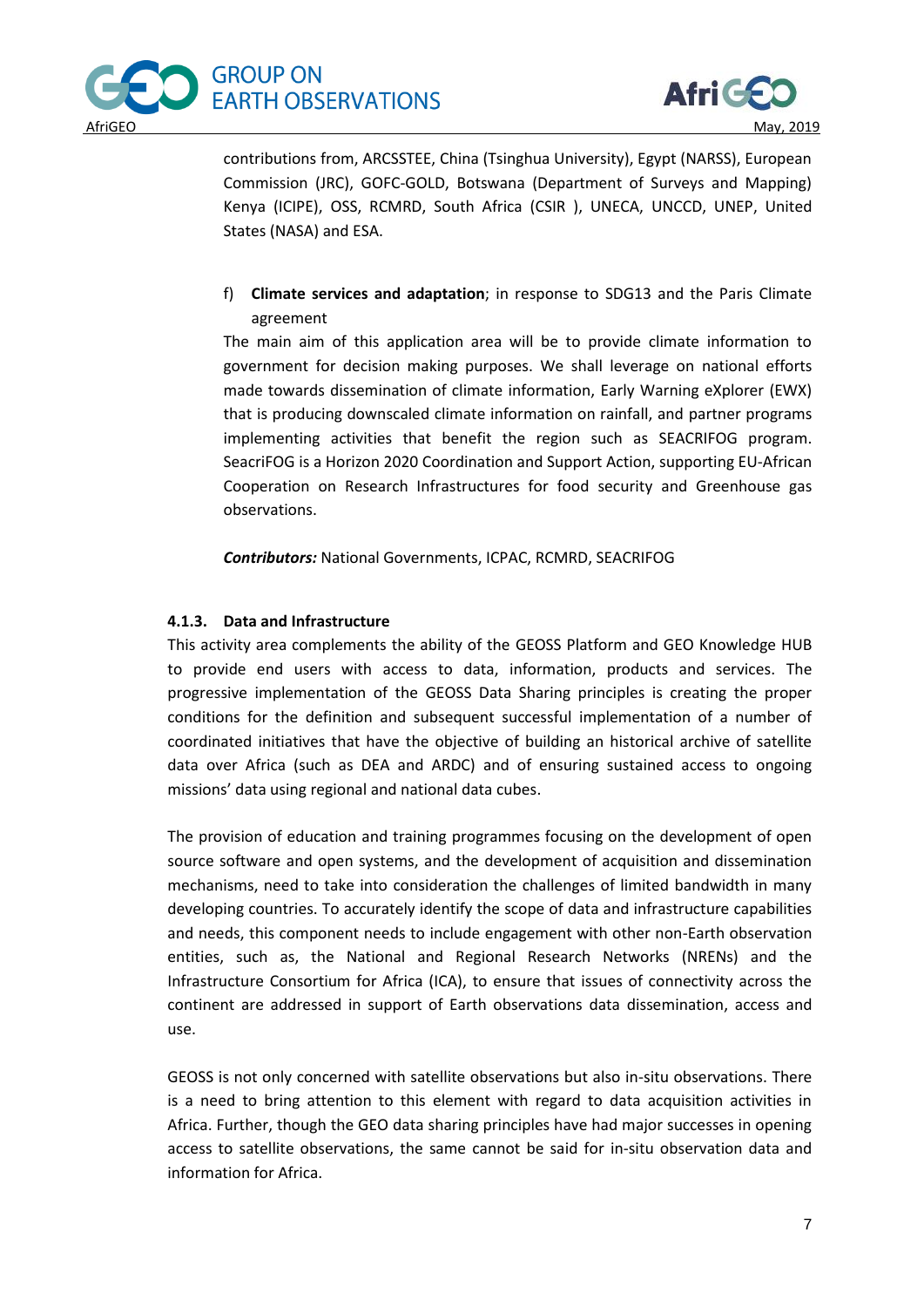



Africa, unlike Europe, for example, does not have an institution responsible for coordinating access to in-situ measurements. This is something for which Africa can aspire. This subcomponent will bring in-situ data custodians and providers into the GEO community and promote open access to in-situ measurements and information.

**Contributions:** Egypt (NARSS), Gabon (AGEOS), Ghana (GSSTI), Nigeria (NASRDA), OSS, South Africa (SANSA), RCMRD, NASA, ESA and JAXA, and the private sector entities such as Digital Globe, Planet etc.

## **4.1.4. Communication and Outreach**

Raising awareness and outreach to African communities on a continuous basis, using the existing networks and through specific measures such as updating of the AfriGEO website, exhibitions, side events and a periodic GEOSS in Africa conference, participation in conferences such as AARSE, EIS in Africa, the AfriGEO annual Symposia are key elements of the communication and outreach strategy. The GEO secretariat will also form a great deal of our communication team as we shall utilize their communication channels and resources time and again.

**Contributors:** South Africa, Coordinating Team Leads, RCMRD, GEO Secretariat.

## **5. STAKEHOLDER ENGAGEMENT AND CAPACITY BUILDING**

## **5.1. STAKEHOLDER ENGAGEMENT**

We shall adopt a user needs identification strategy discussed in the action area 4.1.2. Development of coordination teams for each of the application areas identified in 4.1.2. The coordination teams shall have bi-monthly meetings. They shall develop action plans and shall be tasked to ensure implementation of theses action plans.

#### **5.1.1. HOW ESTABLISHED USER COMMUNITIES LINK TO, OR PARTICIPATE IN AFRIGEO**

AfriGEO is coordination focused with the aim to make the available Earth Observation data, products and services useful and meaningful to the user community. The focus of the initiative therefore is to engage and connect data and information providers with end-users.

## **5.1.2. HOW THE ACTIVITY WOULD BENEFIT STAKEHOLDERS**

Through coordination of activities in the African continent, the initiative aims to strengthen efforts geared towards the uptake of Earth observations in evidence based decision-making; to build synergies and reduce duplication of efforts.

## **5.1.3. HOW IT FEEDS INTO DECISION-MAKING PROCESSES**

Promotion and awareness on the value of Earth Observations for decision making, through engagement with policy structures in the continent, building on already undertaken engagements and decisions, such as the African Union  $26<sup>th</sup>$  Ordinary Session, January 2016, African Union STC-EST, October 2015, 3<sup>rd</sup> AMCOMET, February 2015, SADC Joint Ministers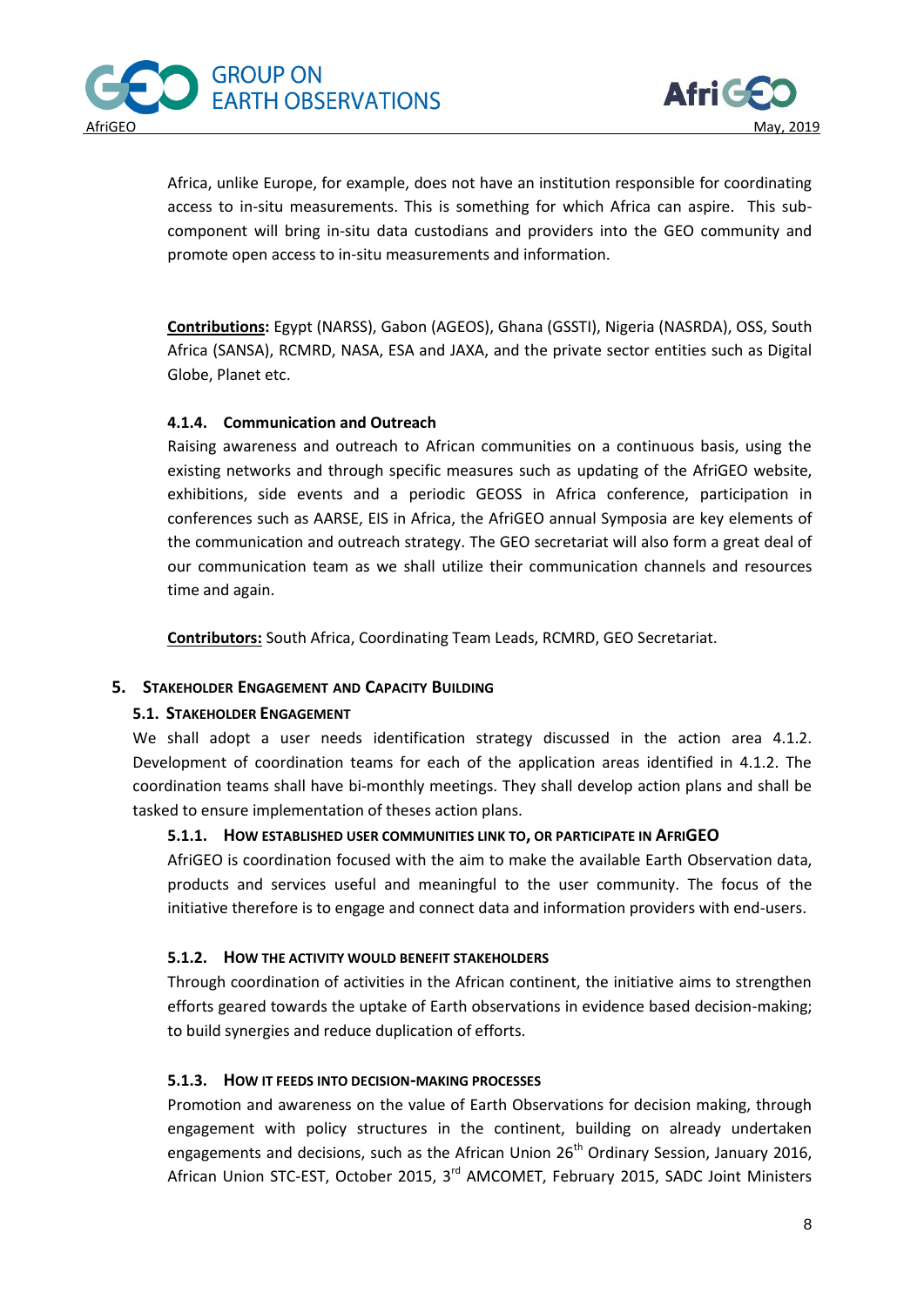



STI and ET, June 2014 and AU-EU Summit, April 2013. A feedback mechanism to these political structures on the progress made in the implementing the decisions taken will be developed.

## **5.2. CAPACITY BUILDING**

Capacity building activities will be focused to strengthen participants and institutions and build human capital through various capacity building programmes based on needs. We shall rely on willing contributors to offer capacity building through training of trainers and champion for programs to incorporate capacity building as a requirement for programmes implemented in the region.

We shall leverage the GEO Working Group on Capacity Building and the Sustainable Development Solutions Network (SDSN) to prioritize some to the capacity needs identified in Africa in their work programmes.

The current GEO Participating Organizations in Africa and national Universities, each with extensive experience in geospatial activities and have academic programmes, will contribute to this component by using their programmes and networks to ensure that effective and wellcoordinated education and training activities are strengthened to realize an Africa with skilled workforce.

This activity area shall also implement mentorship activities that nurture our youth and women.

## **Planned Activities include:**

- 1. Develop strategic partnerships to that are focus provide capacity building and training of trainers;
- 2. Champion for inclusion human capital development in as many funded programs for Africans;
- 3. Conduct one regional capacity building activities annually i.e. Regional Training for Open Source scheduled in Swaziland for 2019. Training for subsequent years will be planned accordingly;
- 4. Innovation Challenges for the youth for the AfriGEO member countries;
- 5. Support and mentorship to youth and women through programs such as WISCI, ALC Youth Forum, Woman in Space, Nigeria, Woman in Science and Engineering, SA, etc.

**Contributors**: RCMRD supported by AARSE, ARCSSTEE, OSS, DEA, Universities, WG-CD, CEOSS.

## **6. GOVERNANCE**

## **6.1. Organizational structure**

The main function of the AfriGEO Management Arrangement is to coordinate the execution of the agreed activities in each of the areas of intervention, and to ensure the achievement of the agreed objectives. The Management Arrangement includes:

 Africa Caucus (AC) – responsibilities include the nomination of the Members of the Steering Committee;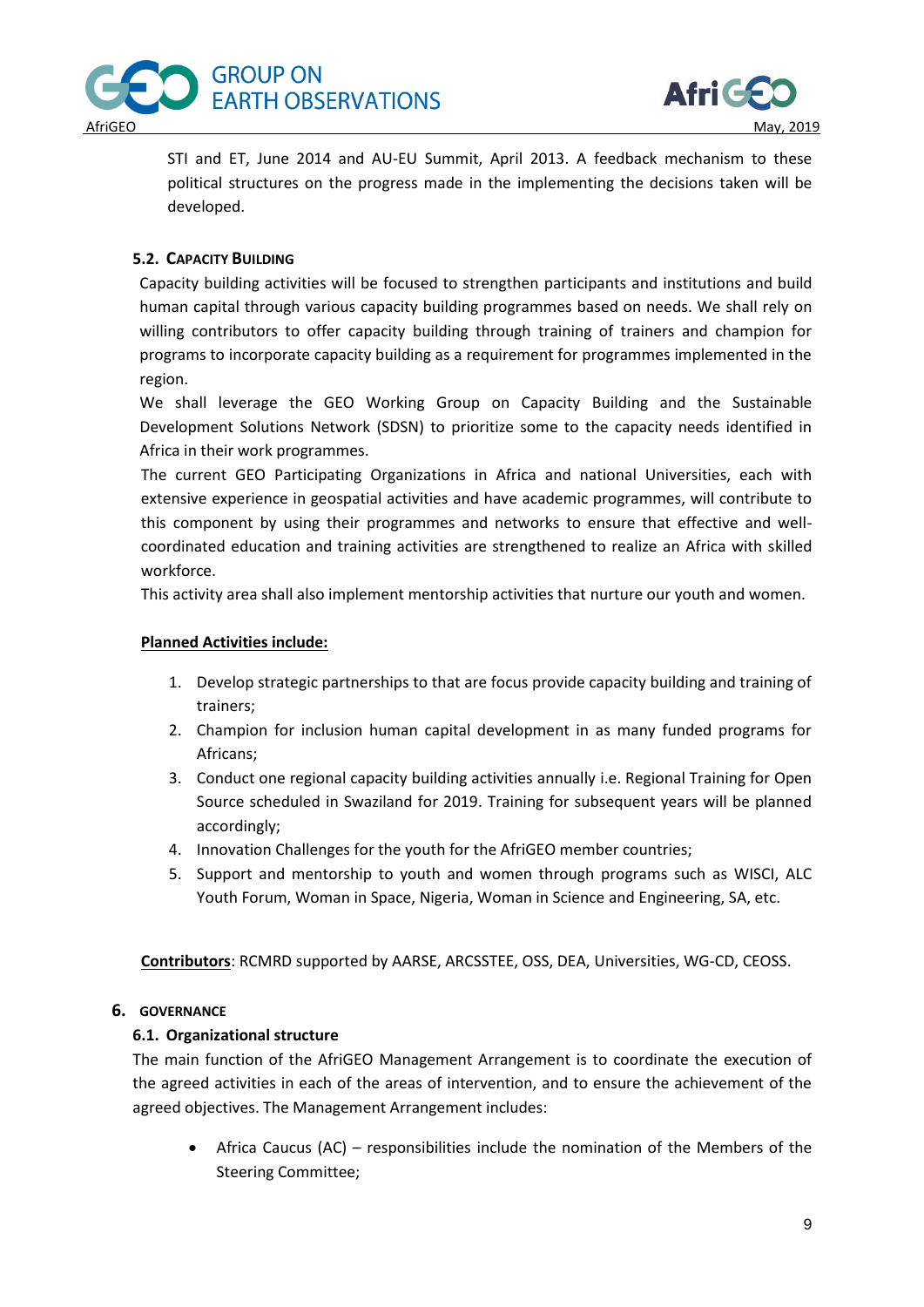



- Steering Committee (SC);
- The Secretariat (RCMRD).

## **6.2. Project coordinator and supporting organization**

The coordination of the Initiative is undertaken by the Secretariat, with guidance and leadership the host institution (RCMRD).

## **6.3. Advisory / steering committee**

The Steering Committee (SC) will provide policy and strategic guidance for the implementation of AfriGEO including priority actions, Coordination Team activities and resource allocation. The SC will meet at least once a year and or when needed. The SC decisions will be taken by consensus. The Africa Caucus nominates the Members of the SC on the bases of:

a) African country is a Member of GEO;

b) One Member State per geographical region (Northern, Western, Central, Eastern, Southern and Indian Ocean Countries (IOC);

c) Member State representation at GEO Principal or Alternate level;

At its first meeting, the Steering Committee will nominate two Co-Chairs to serve for the duration of the two-year term of the Steering Committee.

The current, 2020 – 2022, AfriGEO Steering Committee members are: Egypt (Co-Chair), South Africa (Co-Chair), Gabon, Madagascar, Senegal, Uganda and AfriGEO Secretariat (RCMRD).

#### **6.4. Communication with partners and participants**

The communication with partners and participants is routed through the Secretariat and the office of the Caucus Chair at the time. We have leeway to work with the communication at GEO and we shall rely on this avenue when appropriate.

## **7. RESOURCES**

To enable the implementation of the AfriGEO Initiative, resources are required. Budget line items were identified as:

- Secretariat / coordination office/Steering Committee;
- Secretariat operations budget;
- African participation in GEO activities outside Africa;
- Coordination teams operational budget for implementation of the activities in the Action Areas;
- Hosting of meetings and the annual symposium;

The AfriGEO initiative is heavily implemented through in-kind resources (human time resources) from the Members, Participating Organizations and the private sector. Contribution are made through commitments to Coordination Teams, Task Force, Working Group and the governance structures of AfriGEO. The AfriGEO Working Group, though not officially in the AfriGEO governance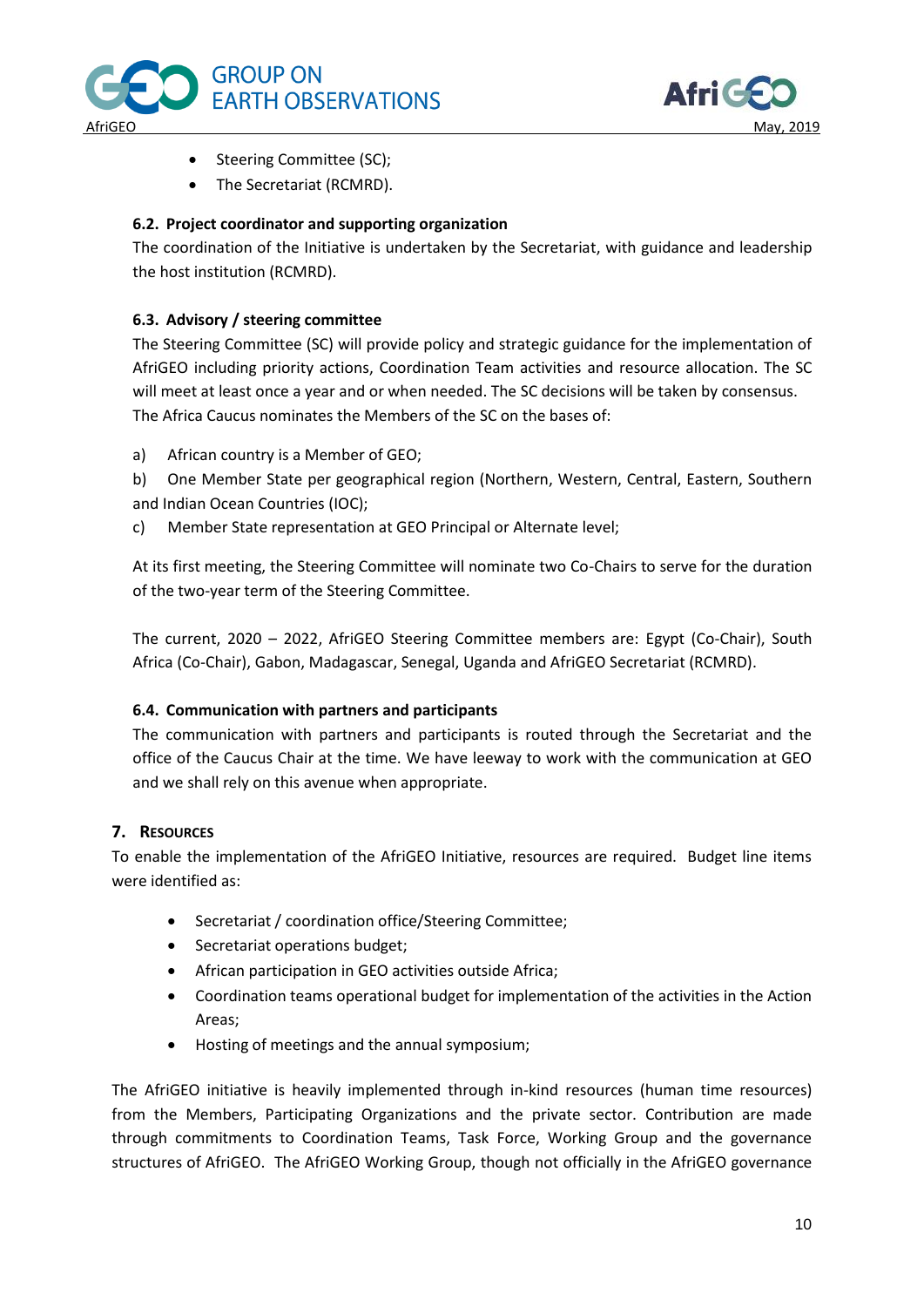



structure, provides a platform for continuous engagement with the community and it is a pool of inkind resources when required. The resource mobilizations action area aims to mobilize financial resources to supplement the available in-kind resources.

RCMRD in its tenure (2020-2022) to host the secretariat shall provide an office for the secretariat, staff to support the secretariat activities as required, POCs that shall be in charge of the communication and handling on behalf of the secretariat, and its normal contributions aligned to being a member of the steering committee as of 2020, and a member of GEO.

South Africa through SANSA has committed to support the running of secretariat by providing financial support on an annual basis for the period 2020-2022 as part of its commitment to seeing through a successful AfriGEO.

## **7.1. RESOURCE MOBILIZATION** (one of the AfriGEO action areas)

Resource mobilization shall be required to fulfill some of the proposed activities. The current contributions cannot meet all the requirements of the proposed implementation plan. We shall focus on bringing together and engaging with all main actors having Africa-focused support programs and plans. The networks at GEO secretariat shall be helpful in establishing rapport with potential funding sources. Further, better coordination, partnership and one voice in priority issues of focus will give us better ground when seeking funding opportunities.

## **Activities:**

- 1. Engagement of the steering committee to develop strategic plans for resource mobilization;
- 2. Develop a framework for consideration by Caucus Members to indicate where and how they can contribute towards the identified budget line items. Action: Steering Committee Members to engage their leadership on financing AfriGEO; this is still working progress for a lot of the member countries so far South Africa has come through with their support.
- 3. Investigate the requirements of the African Renaissance Fund to support AfriGEO activities;
- 4. Investigate the programme of the African Development Bank and alignment with AfriGEO action areas and develop a funding proposal to the bank, (Secretariat, South Africa, Steering Committee Members);
- 5. Response to calls for proposals aligned to the AfriGEO action areas (Coordination Teams)

#### **7.2. COMMERCIAL SECTOR ENGAGEMENT**

The commercial sector shall play a key role in bridging gaps identified in data provision and implementation. Partnering and promotion of private sector entities builds economies, creates jobs and provides a strengthened and diversified solutions provisions.

## **8. DATA POLICY**

The AfriGEO is a coordination initiative; it is not yet expected to generate datasets. It will however advocate for adoption of GEO data management and data sharing principles by its Members.

In addition, within the scope of the Data & Infrastructure action area, the secretariat will engage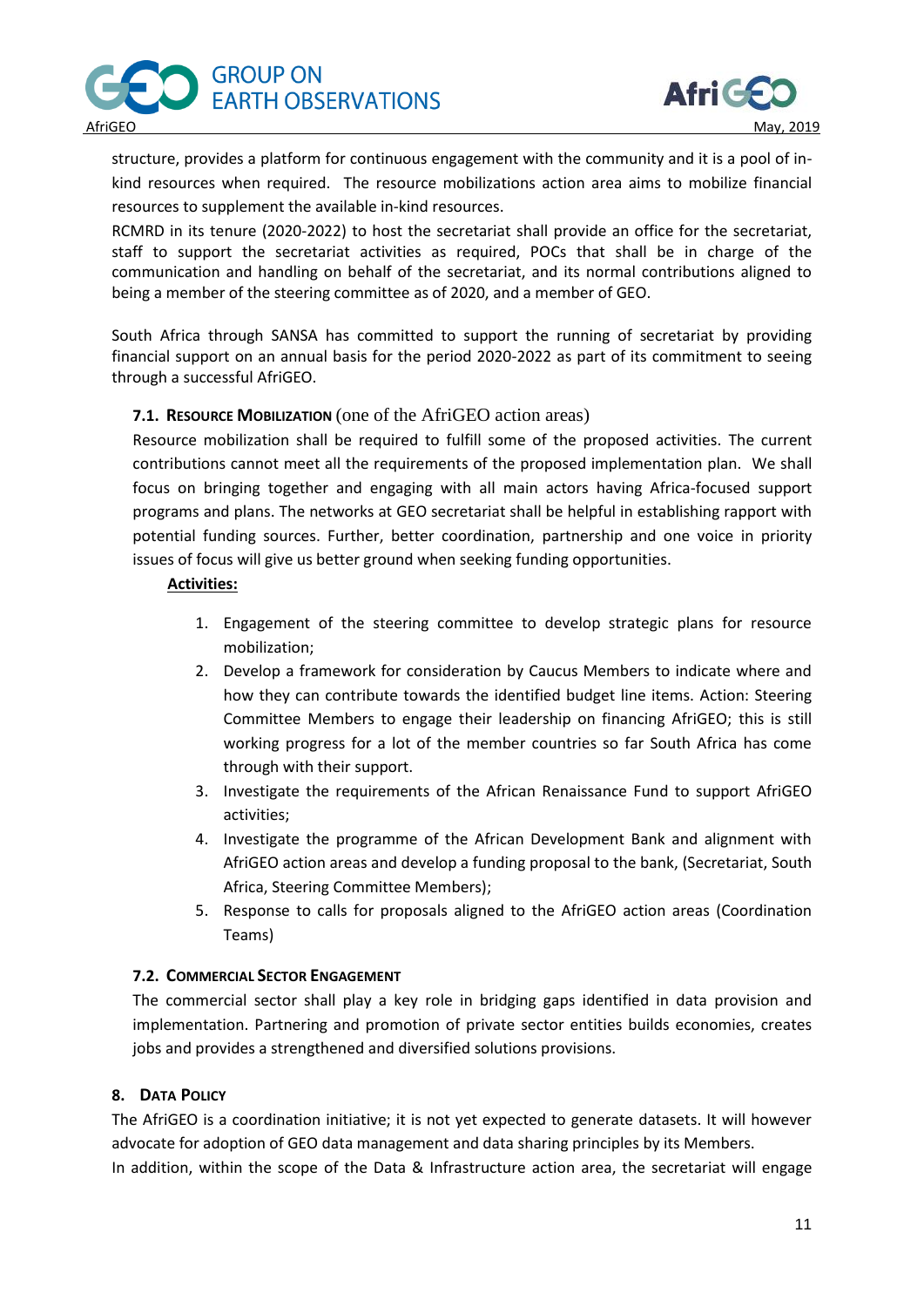



with African institutions to contribute their datasets to the GEOSS Data Core, to have their data portals brokered by the GEOSS Platform and to develop a portal interoperable to the GEOSS Platform.

**LIST OF TABLES** (Updated Annually)

Please refer to the appended Tables.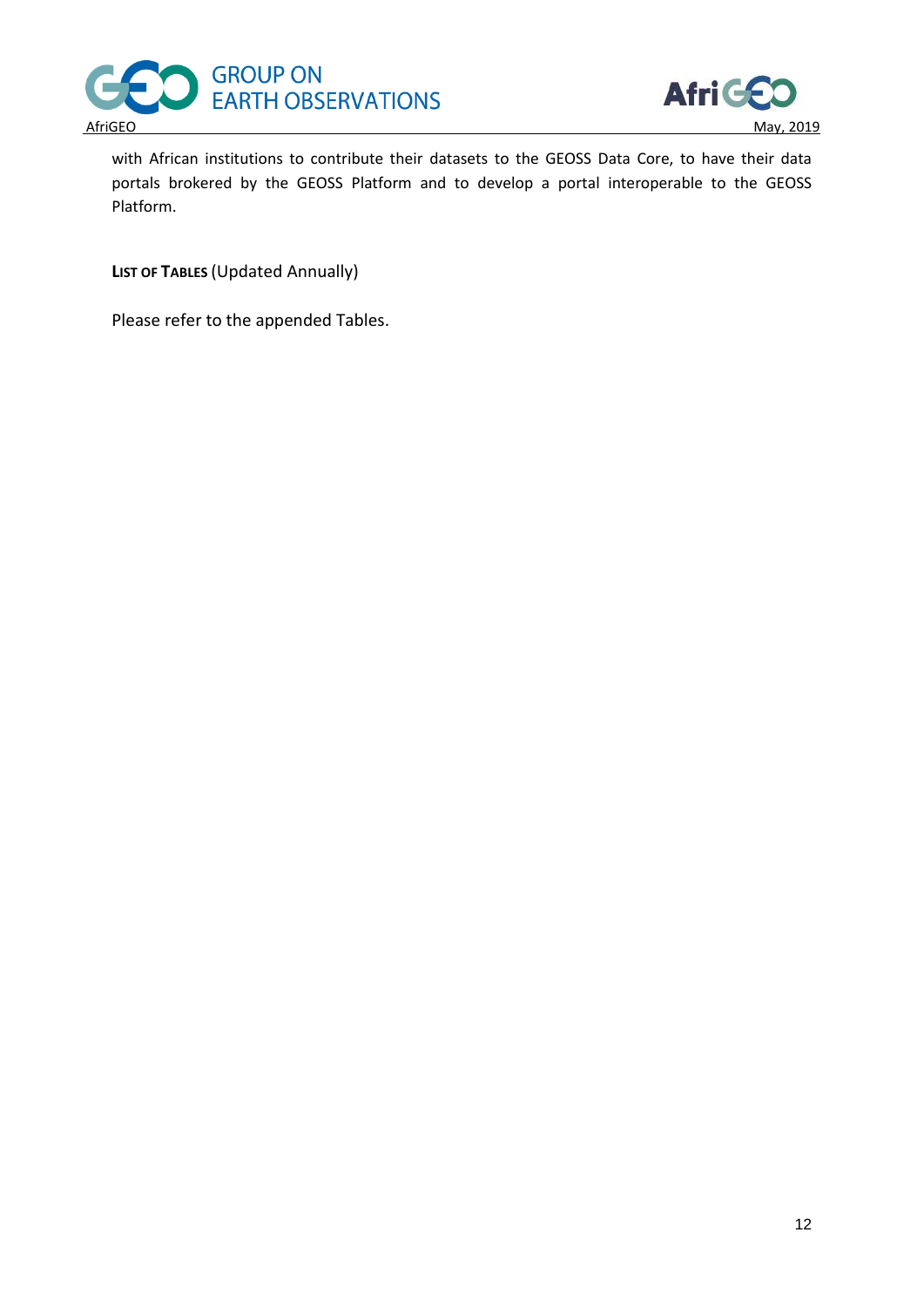



# **ANNEXES**

## **Annex: A AfriGEO Coordination Framework**

Building a proper and sustained coordination framework is essential to ensure that AfriGEO's objectives will be met.

Once in place, this framework will enable coordination inside the continent, allow the definition and implementation of coordinated African contributions to global initiatives, and ensure greater benefits for Africa from initiatives at the global scale.

The coordination framework needs to address geographical representation, political representation and functional areas.

The proposed AfriGEO coordination framework is comprised of two different but cooperating components:

- 1. A standing Coordination Network of national and regional coordinators, ensuring systematic geographical representation;
- 2. A dedicated coordination structure, referred to as the AfriGEO Management Arrangement, which, in this initial phase, constitutes the continental coordination layer and covers the political representation and functional areas.

The Africa Caucus will provide oversight of the development and implementation of the AfriGEO coordination framework.

#### **The Coordination Network of national and regional coordinators**

The main function of this network is to ensure continuous, two-way communication from national to regional to continental levels, and vice versa.

The network will be used to circulate very different types of communications, such as general information of potential interest to the different countries/organizations (e.g., newsletters), progress reports on AfriGEO coordinated initiatives, and definition and consolidation of new initiatives and projects. More specifically, the Coordination Network will serve to:

- a) Engage all stakeholders at the national and regional level;
- b) Provide linkages between AfriGEO coordinated activities and national and regional initiatives;
- c) Provide national and regional contacts as may be required by the AfriGEO Management; and
- d) Undertake communication and outreach activities at the national and regional level, such as dissemination of information.

The components of the Coordination Network include the following:

- a) National Coordinators (NCs), appointed by the GEO Principals where the country is a GEO Member, or through an exchange of letters between the GEO Secretariat and the interested institution;
- b) Regional Coordinators (RCs), based on partnerships with Regional Economic Communities (RECs) and other regional representative structures where applicable (for example, the RC may be nominated from the NCs); and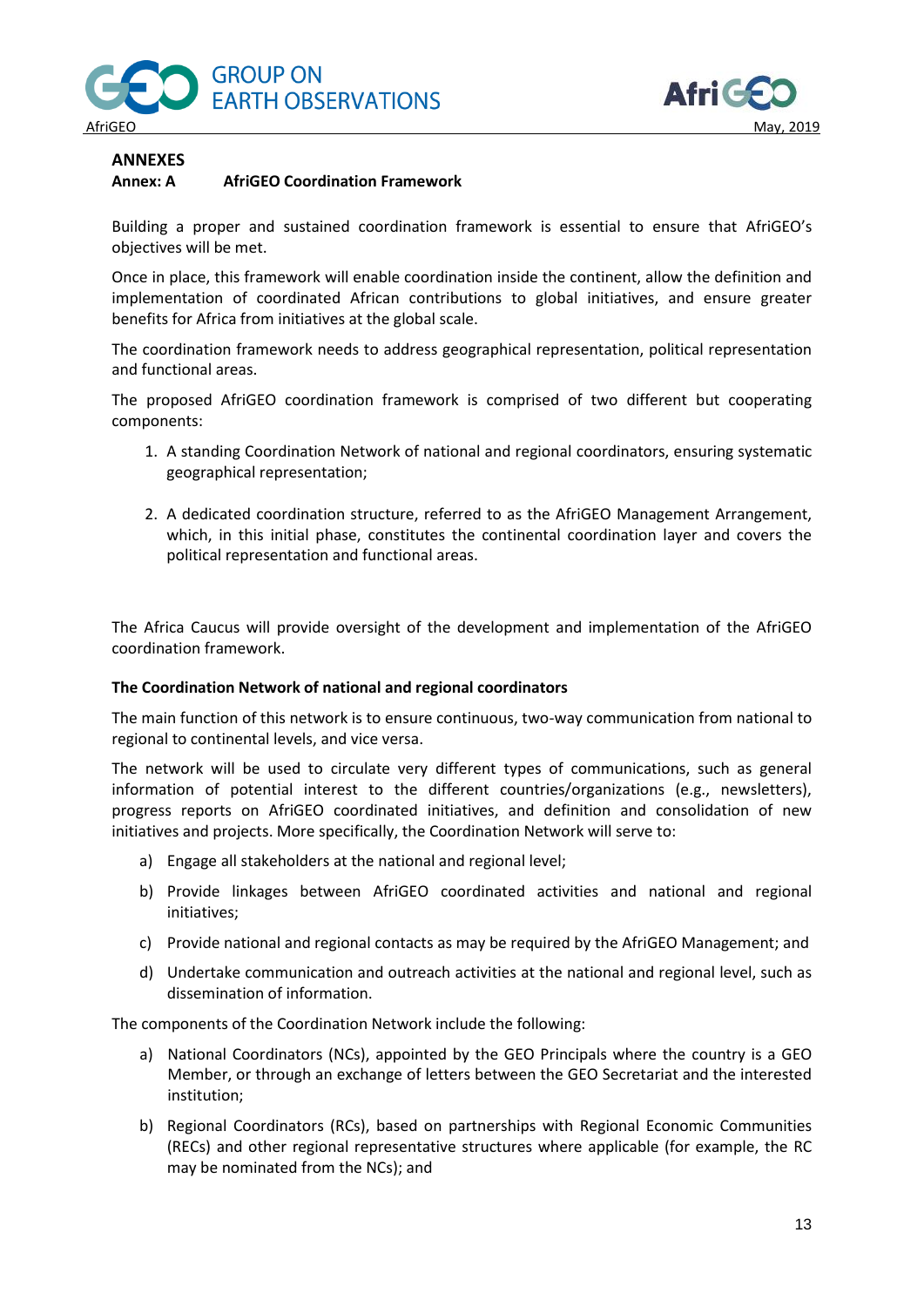



c) Continental Coordination, constituted by the AfriGEO Management in this initial phase of AfriGEO Implementation. In the medium-long term, this planned through continental institutions, such as the African Union Commission (AUC), or UNECA, when dedicated internal structures have been established in those organizations (e.g., the space secretariat within AUC).

It is important to underscore that the identified national coordinators will have the responsibility of ensuring involvement of all national institutions interested and/or involved in the use of EO for decision making, thus building a permanent national coordination.

The network will be progressively built by incorporating representatives from countries and organizations ready and willing to join, keeping in mind the need to have balanced geographical coverage of the continent.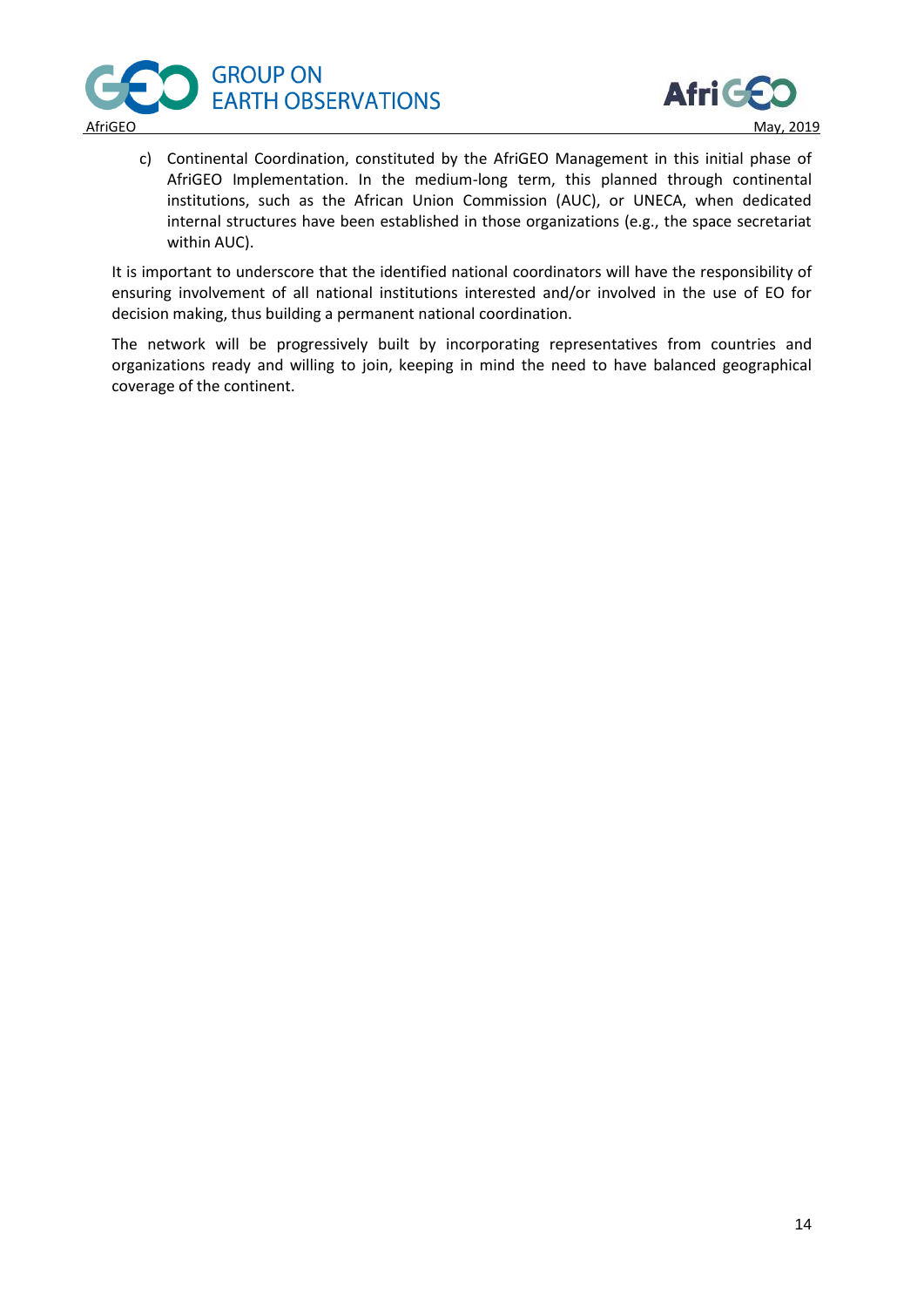# GROUP ON EARTH OBSERVATIONS G



| Annex: B       | <b>Acronyms</b>                                                                   |
|----------------|-----------------------------------------------------------------------------------|
| AARSE          | African Association of Remote Sensing of the Environment                          |
| <b>AGEOS</b>   | Gabonese Studies and Space Observations Agency                                    |
| AfriGEO        | Implementing the Global Earth Observation System of Systems in Africa Initiative  |
| AfriGAM        | AfriGEO Agricultural Monitoring                                                   |
| <b>AMCOMET</b> | African Ministerial Conference on Meteorology                                     |
| <b>AUC</b>     | <b>African Union Commission</b>                                                   |
| <b>ARC</b>     | Agricultural Research Council                                                     |
| ARCSSTEE       | African Regional Centre for Space Science and Technology Educati-n - in English   |
| <b>CBERS</b>   | China-Brazil Earth Resources Satellite program                                    |
| <b>CEOS</b>    | <b>Committee on Earth Observation Satellites</b>                                  |
| <b>CNES</b>    | Centre national d'études spatiales                                                |
| DE Africa      | Digital Earth Africa                                                              |
| EO             | Earth observation                                                                 |
| <b>EST</b>     | <b>Education, Science and Technology</b>                                          |
| GCI            | <b>GEOSS Common Infrastructure now GEOSS Platform</b>                             |
| <b>GEO</b>     | Group on Earth Observations                                                       |
| <b>GEOBON</b>  | Group on Earth Observations Biodiversity Observation Network                      |
| <b>GFOI</b>    | <b>Global Forest Observation Initiative</b>                                       |
| <b>GEOGLAM</b> | Group on Earth Observations Global Agricultural Monitoring                        |
| <b>GEOSS</b>   | Global Earth Observation System of Systems                                        |
| <b>GSSTI</b>   | Ghana Space and Technology Institute                                              |
| <b>NASRDA</b>  | National Space Research and Development Agency                                    |
| <b>NARSS</b>   | National Authority for Remote Sensing & Space Sciences                            |
| <b>NRENS</b>   | National and Regional Research Networks                                           |
| <b>OSS</b>     | Observatoire du Sahara et du Sahel (Sahara & Sahel Observatory)                   |
| PO             | Participating Organization                                                        |
| SADC           | Southern African Development Community                                            |
| SANSA          | South African National Space Agency                                               |
| SBAs           | <b>Societal Benefit Areas</b>                                                     |
| <b>SPOT</b>    | Satellite Pour l'Observation de la Terre (Satellite for observation of the Earth) |
| <b>STC</b>     | <b>Specialized Technical Committee</b>                                            |
| <b>STI</b>     | Science, Technology and Innovation                                                |
| <b>UNECA</b>   | United Nations Economic Commission of Africa                                      |
| <b>RCMRD</b>   | Regional Centre for Mapping of Resources for Development                          |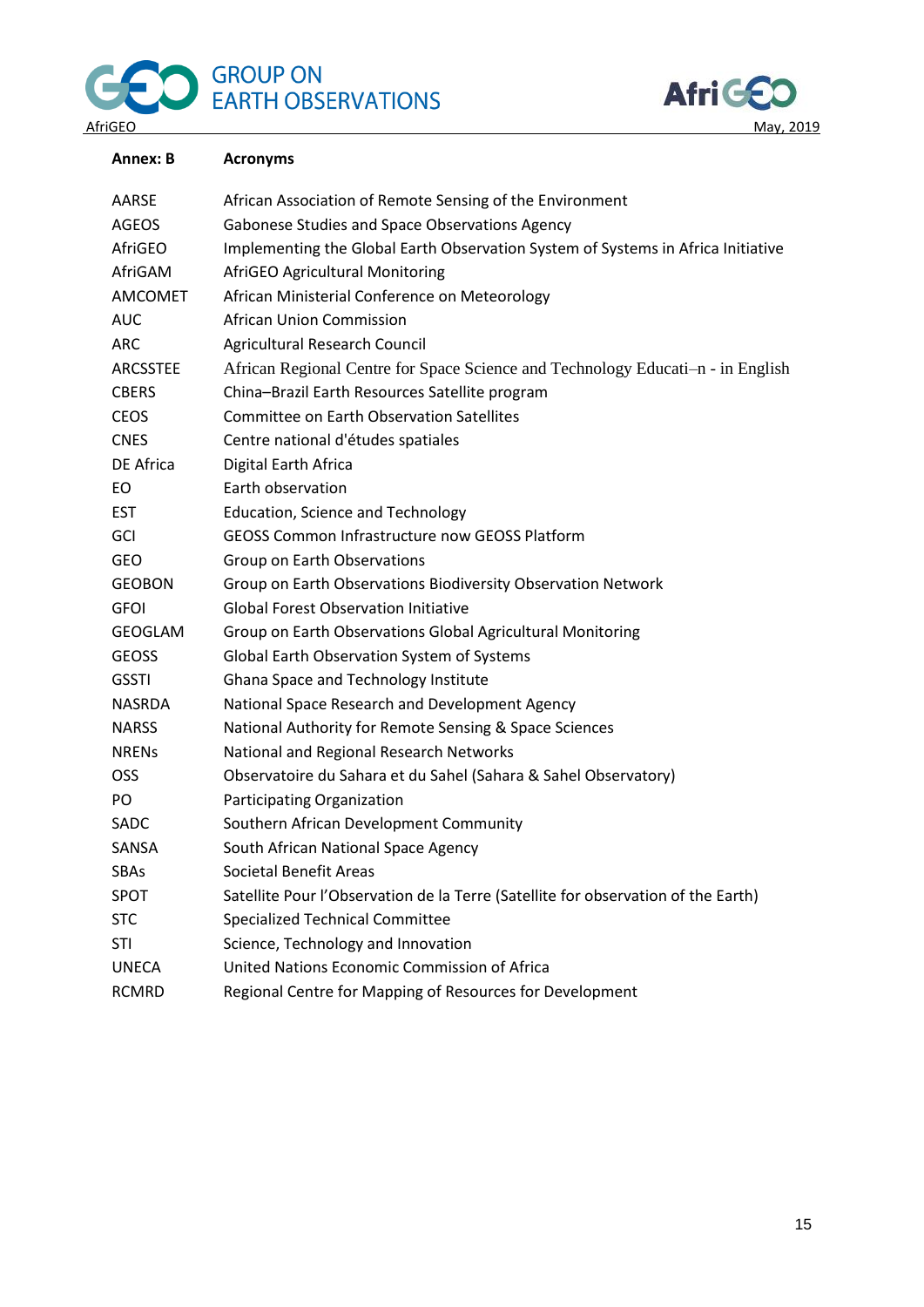



### **References**

- Chan, S.K., et al", "Assessment of the SMAP Passive Soil Moisture Produ"t," in IEEE Transactions on Geoscience and Remote Sensing, vol. 54, no. 8, pp. 4994-5007, Aug. 2016
- Das, N.N., Entekhabi, D., Njoku, E., 2011. Algorithm for merging SMAP radiometer and radar data for high resolution soil moisture retrieval. IEEE Trans. Geosci. Remote Sens. 49, 1504–1512.
- Entekhabi, D., Njoku, E., O'Neill, P., Kellogg, K., Crow, W., Edelstein, W., Entin, J., Goodman, S., Jackson, T., Johnson, J., Kimball, J., Piepmeier, J., Koster, R., Martin, N., McDonald, K., Moghaddam, M., Moran, S., Reichle, R., Shi, J., Spence, M., Thurman, S., Tsang, L., Zyl, J.V., 2010. The Soil Moisture Active Passive (SMAP) mission. Proc. IEEE 98, 704–716.
- Fang, B., Lakshmi, V., 2014. Soil moisture at watershed scale: remote sensing techniques. J. Hydrol. 516, 258–272.
- Kerr, Y., Waldteufel, P., Wigneron, J.-P., Delwart, S., Cabot, F., Boutin, J., Escorihuela, M.-J., Font, J., Reul, N., Gruhier, C., Juglea, S., Drinkwater, M.R., Hahne, A., Martin-Neira, M., Mecklenburg, S., 2010. The SMOS mission: new tool for monitoring key elements of the global water cycle. Proc. IEEE 98, 666–687.
- Mecklenburg, S., M. Drusch, L. Kaleschke, N. Rodriguez-Fernandez, N. Reul, Y. Kerr, J. Font, M. Martin-Neira, R. Oliva, E. Daganzo-Eusebio, J.P. Grant, R. Sabia, G. Macelloni, K. Rautiainen, J. Fauste, P. de Rosnay, J. Munoz-Sabater, N. Verhoest, H. Lievens, S. Delwart, R. Crapolicchio, A. de la Fuente, M. Kornberg, 'SA's Soil Moisture and Ocean Salinity mission: From science to operational applications, Remote Sensing of Environment, Volume 180, July 2016, Pages 3-18
- Merlin, O., Al Bitar, A., Walker, J.P., Kerr, Y., 2010. An improved algorithm for disaggregating microwave-derived soil moisture based on red, near-infrared and thermal-infrared data. Remote Sens. Environ. 114, 2305–2316.
- Merlin, O., Rudiger, C., Al, Bitar A., Richaume, P., Walker, J., Kerr, Yann H., 2012. Disaggregation of SMOS soil moisture in southeastern Australia. IEEE Trans. Geosci. Remote Sens. 50 (5), 1556– 1571.
- Piles, M., Camps, A., Vall-Llossera, M., Corbella, I., Panciera, R., Ruediger, C., Kerr, Y.H., Walker, J., 2011. Downscaling SMOS-derived soil moisture using MODIS visible/infrared data. IEEE Trans. Geosci. Remote Sens. 49, 3156–3166.
- Piles, M; N. Sánchez; M. Vall-llossera; A. Camps; J. Martínez-Fernández; J. Martínez; V. González-Gambau. A downscaling approach for SMOS land observations: two year evaluation of high resolution soil moisture maps over the Iberian Peninsula. Selected Topics in Applied Earth Observations and Remote Sensing, IEEE Journal of.–7 - 9, pp. 38–5 - 3857. IEEE, 2014.
- Piles, M.; G. Petropoulos; N. Sánchez; A. González-Zamora & G. Irelan"; "Towards improved spatiotemporal resolution soil moisture retrievals from the synergy of SMOS and MSG SEVIRI spaceborne observati"ns", Remote Sensing of the Environment, vol 180, pp 403-417, 2016